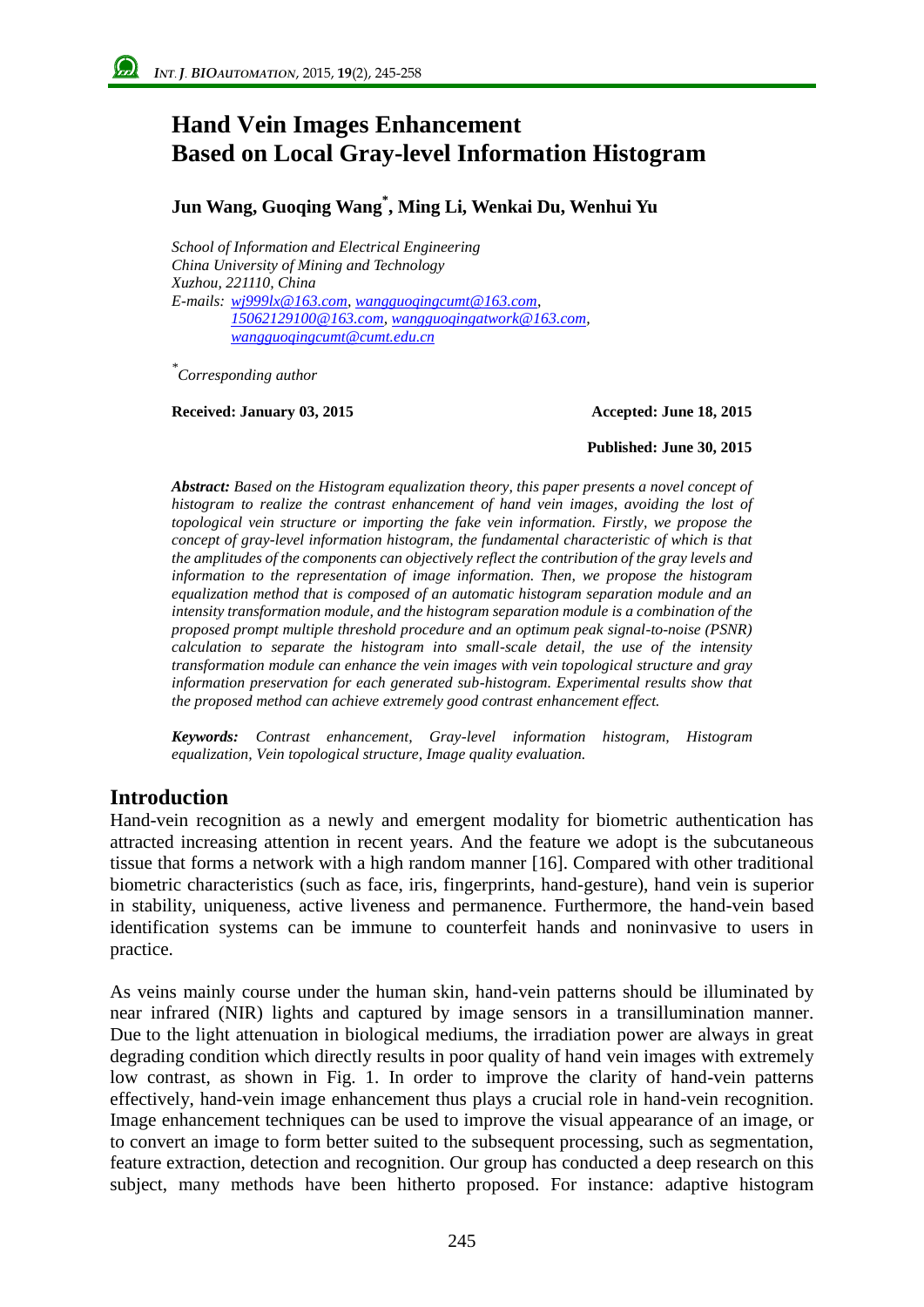equalization method [9], morphological method [10], line-tracking method [12], curvature-based method [12], and transformation-based methods [4, 17-19]. One of the most popular methods for image contrast enhancement but has never been mentioned in hand-vein images enhancement is Global Histogram Equalization (GHE), which attempts to alter the gray-level histogram of an image to closely match a uniform distribution. Although the GHE method [6] is simple and fast, its performance is not good and effective enough in many cases due to its intrinsic limitations, such as the mean-shift problem (i.e. the mean brightness of the output image is significantly different from the input image which may result in false recognition) and we have also found that it cannot adapt to local brightness which causes limitations in the amount of contrast enhancement in some parts of the image [2].





To overcome the aforementioned drawbacks, many variants of histogram equalization have been proposed [1, 3, 5, 7-8, 11, 14]. In order to preserve the resulting image's brightness and detailed feature, Kim proposed Brightness Preserving Bi-Histogram Equalization (BPBHE) [7]. This method first separates the input images into two sub-histograms based on the mean of the input image's brightness and then the two sub-histograms are equalized independently. Later, Chen and Ramli proposed an optimal extension of BPBHE, called Minimum Mean Brightness Error Bi-Histogram Equalization (MMBEBHE) [1]. This method separates the histogram using the threshold that would yield minimum brightness difference between the input image and the output image. Other solutions can be found in [5, 8, 11, 14].

A direct extension of GHE is termed local histogram modification. In order to efficiently improve the visibility of the small-scale detail (the veins), local histogram modification techniques independently equalize each sub-histogram on the basis of histogram separation. However, local histogram modification techniques sometimes cause over-enhancement and noise-enhancing artifacts and also fake vein information in some portion of an image.

A good contrast enhancement technique especially for the low contrast biological images for recognition should specially address several significant properties according to the criterion we set, some of which are listed below:

(1). Noise tolerance: The contrast enhancement technique should exhibit appropriate noise immunity.

(2). Partial contrast: The contrast enhancement technique should provide special enhancement for the certain detailed area of the hand vein according to the later process demand.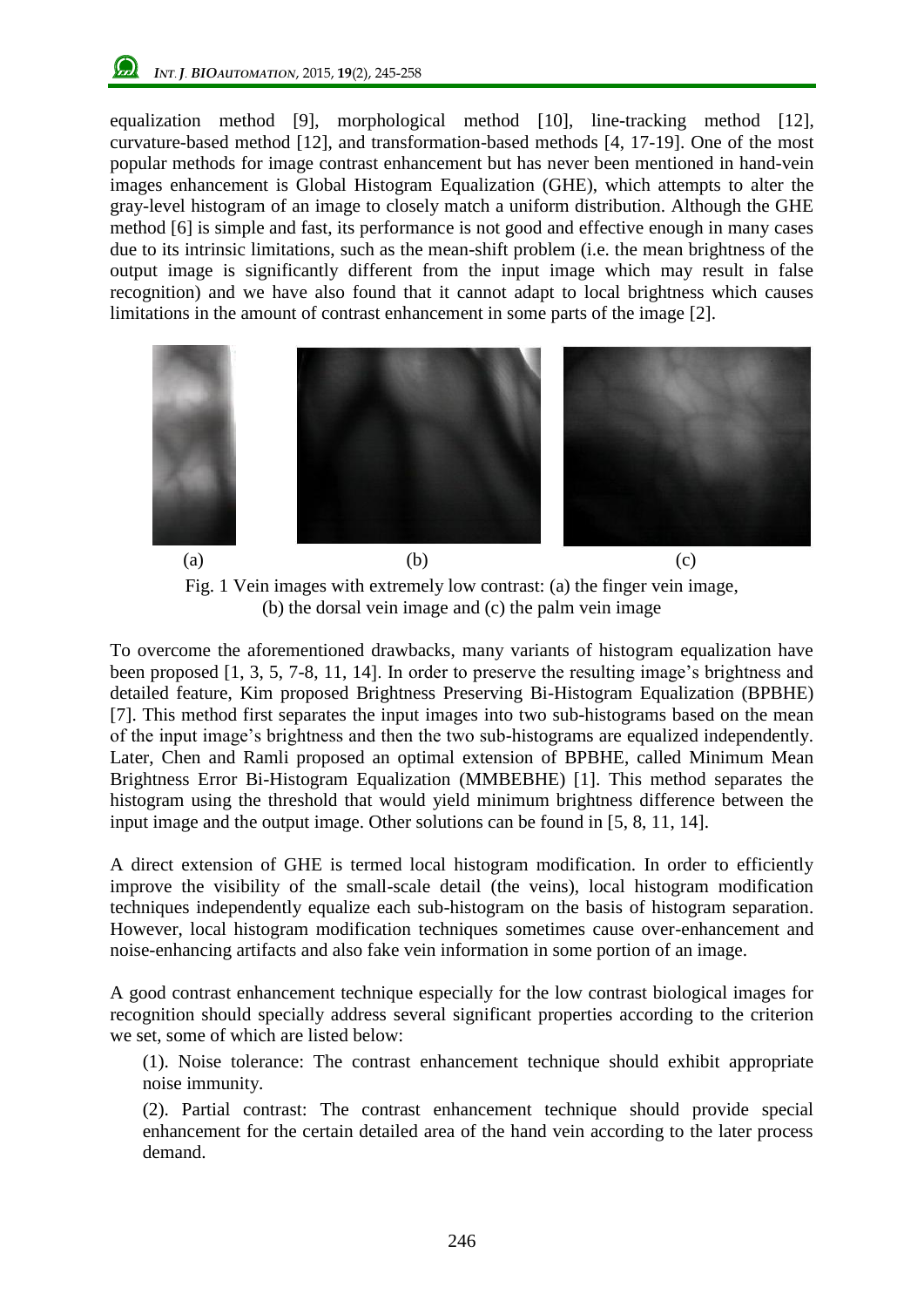(3). Basic vein topological structure preservation: The enhancement technique should enhance the contrast of the hand vein image without losing the basic topological structure information.

(4). Convenient implementation: The contrast enhancement technique should be able to set up quickly and reliably according to the technology demand.

In this paper, a novel contrast enhancement method based on the self-designed gray-level information histogram is proposed to enhance the contrast of the hand vein images without losing the original vein topological structure information and importing the fake vein information. It is expected to eliminate the abovementioned drawbacks of the conventional global-based and local-based histogram modification methods effectively. The proposed method can be briefly described as follows:

(1). Obtaining the gray-level information histogram, the components amplitudes of which can objectively reflect the contribution of the gray levels to the representation of image information.

(2). Separation of the gray-level information histogram with the proposed multiple thresholding procedure by using a prompt mean function and standard deviation.

(3). Achievement of the contrast enhancement by equalizing sub-histograms in small-scale and certain detail.

Experimental results show that the proposed method gives more accurate and satisfactory results than other classical histogram-based methods without importing fake vein information and realizing the result of good contrast enhancement on the important and basic detailed region to get higher recognition rate, the performance of the proposed method will be demonstrated through the self-designed estimated parameters and recognition rate by template matching method.

The rest of the paper is divided into Sections 2-5. In Section 2, we present the forming procedure of the self-designed gray-level information histogram. Section 3 describes the proposed contrast enhancement method based on the self-designed gray-level information histogram. Section 4 presents the comparison of the experimental results of the proposed method and some of the other existing methods. Our concluding remarks are presented in Section 5.

### **Gray-level information histogram**

*Construction of gray-level information histogram* The gray-level information histogram is constructed as follows:

(1). Smooth the hand vein image with a Gaussian filter mask to mitigate the possible noise influence. This can be performed into different and small scales, by varying the size of the filter mask which corresponds to the variance of the Gaussian function.

(2). Calculate the gradient magnitude at each pixel using equations similar to the Canny edge detector. A 3×3 pixel gradient operator is described by the pixel numbering convention of Fig. 2. The square root gradient is defined as:

$$
G(x, y) = \left[ \left[ G_R(x, y) \right]^2 + \left[ G_C(x, y) \right]^2 \right]^{1/2} \tag{1}
$$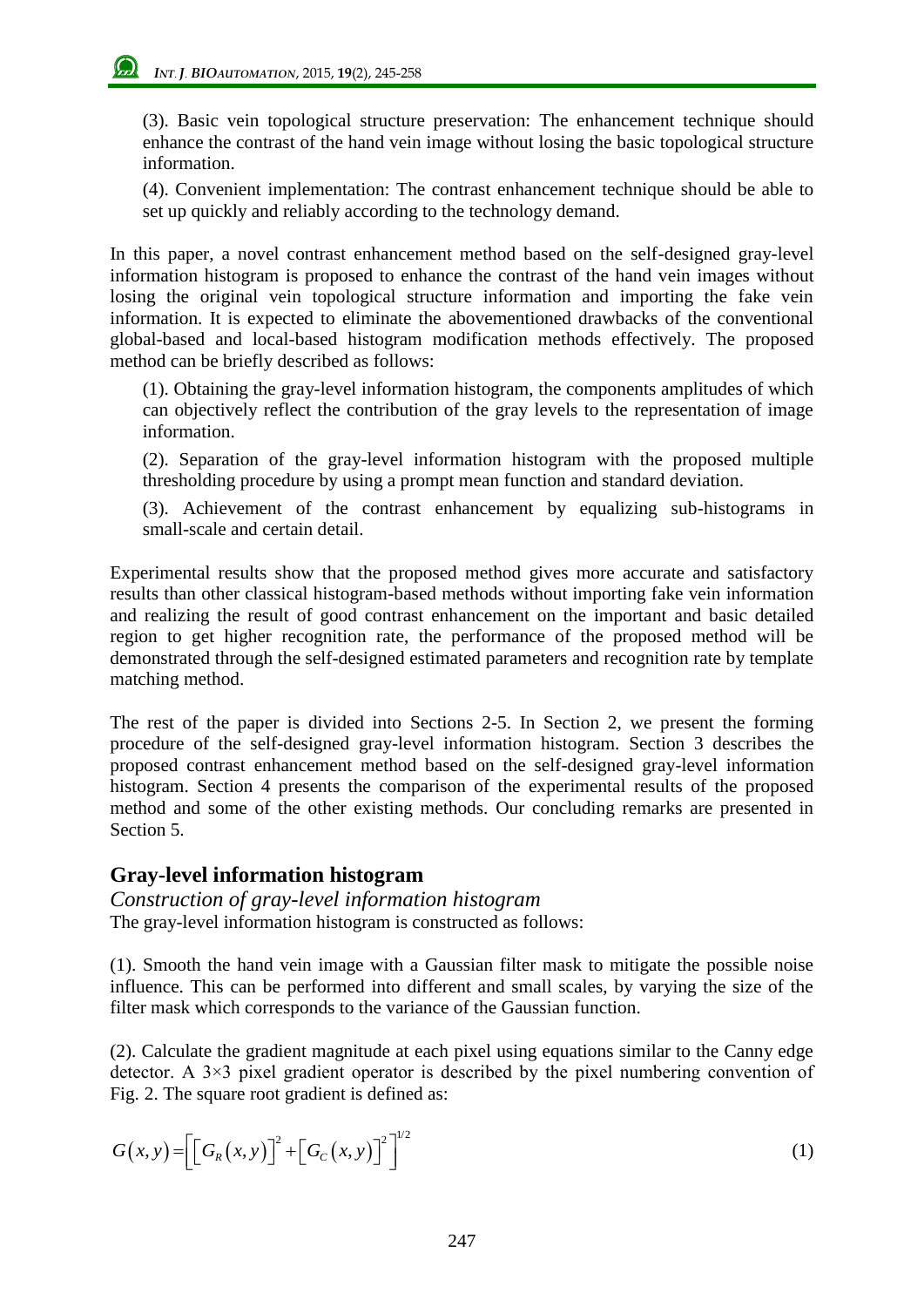where  $G_R(x, y)$  and  $G_C(x, y)$  are the row gradient and the column gradient at  $(x, y)$ , respectively:

$$
G_R(x, y) = \frac{1}{4} \Big[ \Big( A_2 + 2A_3 + A_4 \Big) - \Big( A_6 + 2A_7 + A_0 \Big) \Big]
$$
 (2)

$$
G_{R}(x, y) = \frac{1}{4} \Big[ (A_{0} + 2A_{1} + A_{2}) - (A_{4} + 2A_{5} + A_{6}) \Big] \tag{3}
$$



Fig. 2 Numbering convention for gradient calculation

(3). Divide the original hand vein image captured by the self-designed device as shown in Fig. 3 into a proper number of equal-sized regions (i.e., default five regions), according to ascending order of their intensities of gradient. Each pixel location in the original image has a specific statistical weighting coefficient depending on its specific gradient magnitude. The coefficients are determined as follows:

$$
W(x, y) = \begin{cases} w_1 & \text{if } G(x, y) \le T_1 \\ w_2 & \text{if } T_1 < G(x, y) \le T_2 \\ w_3 & \text{if } T_2 < G(x, y) \le T_3 \\ w_4 & \text{if } T_3 < G(x, y) \le T_4 \\ w_5 & \text{otherwise} \end{cases} \tag{4}
$$

where  $T_i$  (*i* = 1, 2, 3, 4) denotes the limits of the gradient intervals,  $w_i$  (*i* = 1, 2, 3, 4, 5) is the statistical weighting coefficients (usually  $w_1 \leq w_2 \leq w_3 \leq w_4 \leq w_5$  due to the different contribution to the hand vein images contrast enhancement, the next half of Section 2 will discuss how to determine the optimal weighting coefficients).



Fig. 3 Self-designed vein capture device

(4). Compute the cumulative summation of the weighted statistical values of each gray level in different detailed regions:

$$
N(r) = \sum_{i=1}^{5} w_i n_i(r), \qquad (5)
$$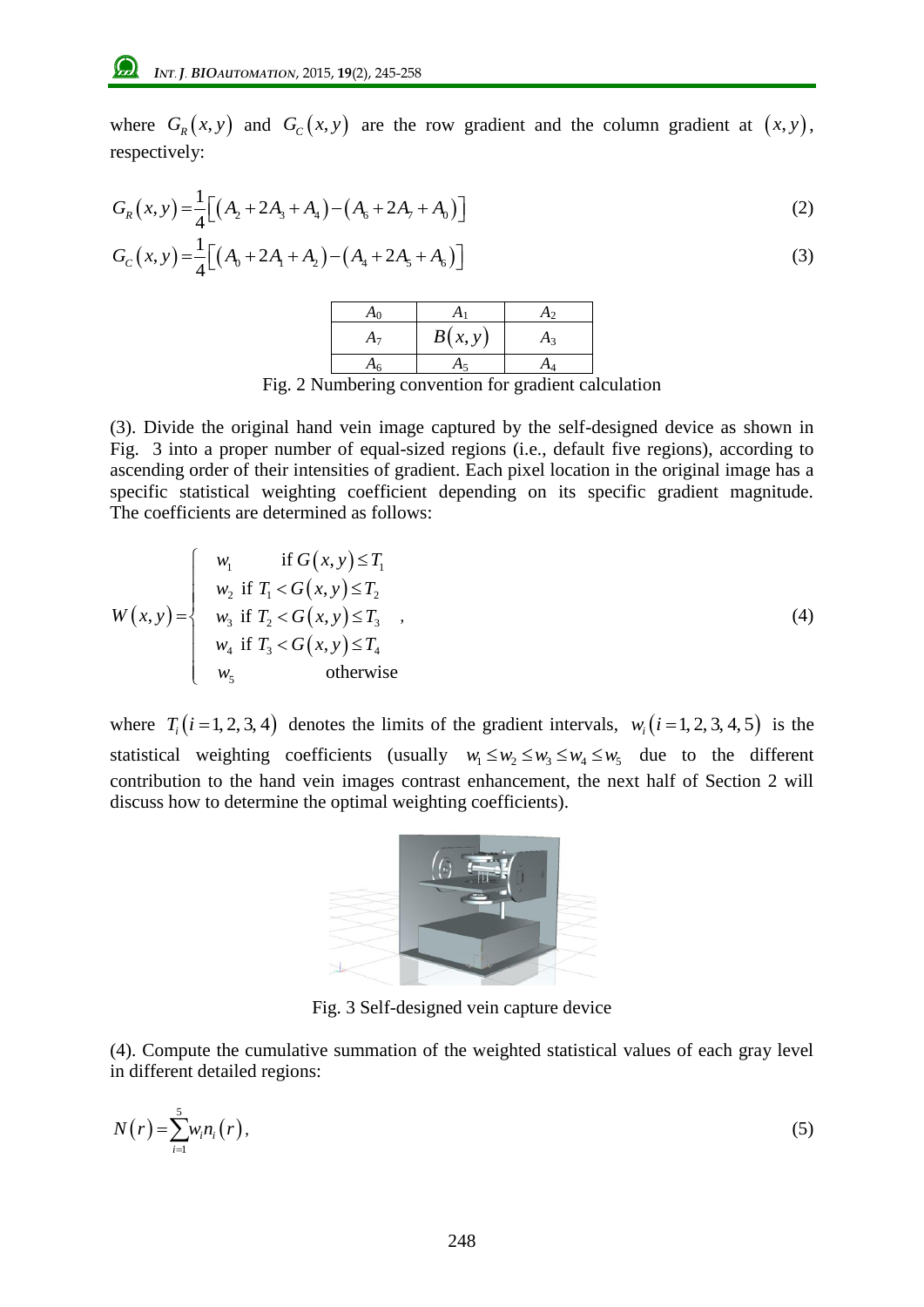where  $n_i(r)$  is the number of pixels at the gray level *r* in a certain region.  $N(r)$  is the summation of all weighted statistical values of the gray level *r* in the five regions. It should be pointed out that the standard histogram is a special case of our new histogram, that is, when  $w_1 = w_2 = w_3 = w_4 = w_5 = 1$ , the components of the two types of histograms have the same value.

### *Determination of the optimal parameters*

In the previous paragraph, we describe the basic procedure of constructing the new histogram. In order to obtain desired histogram shape for image contrast enhancement, several problems we met should be solved to get better enhancement result. Here, we list these problems as follows:

- (1). How to choose a proper number of the equal-sized regions.
- (2). How to choose a robust and precise method to evaluate the distribution of the detailed vein information.
- (3). How to choose the optimal weighting coefficients.

As mentioned previously, we use a default value (i.e., 5) as the total number of the divided regions. The choice of this number is also based on the fact that the percentage area of the detailed regions in the entire image is usually in the changing range of 20-80% (e.g., the detailed region covers nearly 20% area in the simple hand dorsal vein images (Fig. 1b), but, over 70% in the palm vein image with rich vein information, as shown in Fig.1c. We choose the lowest limit (i.e., 20%) as the size of the region, and therefore the corresponding total number of regions is five. Moreover, from multiple trials, we found that the resulting histogram shape is not very sensitive to the number of the regions if the number is over 4, and a large number of divided regions would cost more computationally.

The next problem is to develop a robust and precise method to evaluate the distribution of details in the captured vein images. This is important because it can provide useful information for estimating the regions' contribution for the vein image enhancement. Here, we propose a simple solution: we use the Canny edge detection technique to evaluate the distribution of the details. The Canny edge detection algorithm is a robust and accurate edge detection method. The motivation for this solution is that if a region contains many details, it generally has the larger number of edge points. In other words, the amount of the detailed information is equivalent to the number of edge points. Therefore, the distribution of details in different regions is executed as follows: (1) detect the edge of the hand vein images using the Canny edge detection operator; (2) count the number of edge points in different regions. Test examples are given in Fig. 4 on the hand dorsal vein images of the database. The results of edge detection are shown in Fig. 4a-c. The number of edge points in different regions is listed in Table 1.

The final problem is how to choose appropriate weighting coefficients in order to perform the weighting process to yield a desired histogram shape for vein image contrast enhancement. One can specify these coefficients in an empirical way to yield satisfactory results, but this precludes the new histogram from being applied in many cases in which full automatic processing are needed. Furthermore, since there are five parameters, direct trial-and-error requires a lot of work. Here, we developed a simple method to overcome this problem. Our idea is to normalize the number of the edge points in different regions to generate their corresponding weighting coefficients. The equation can be represented as follows: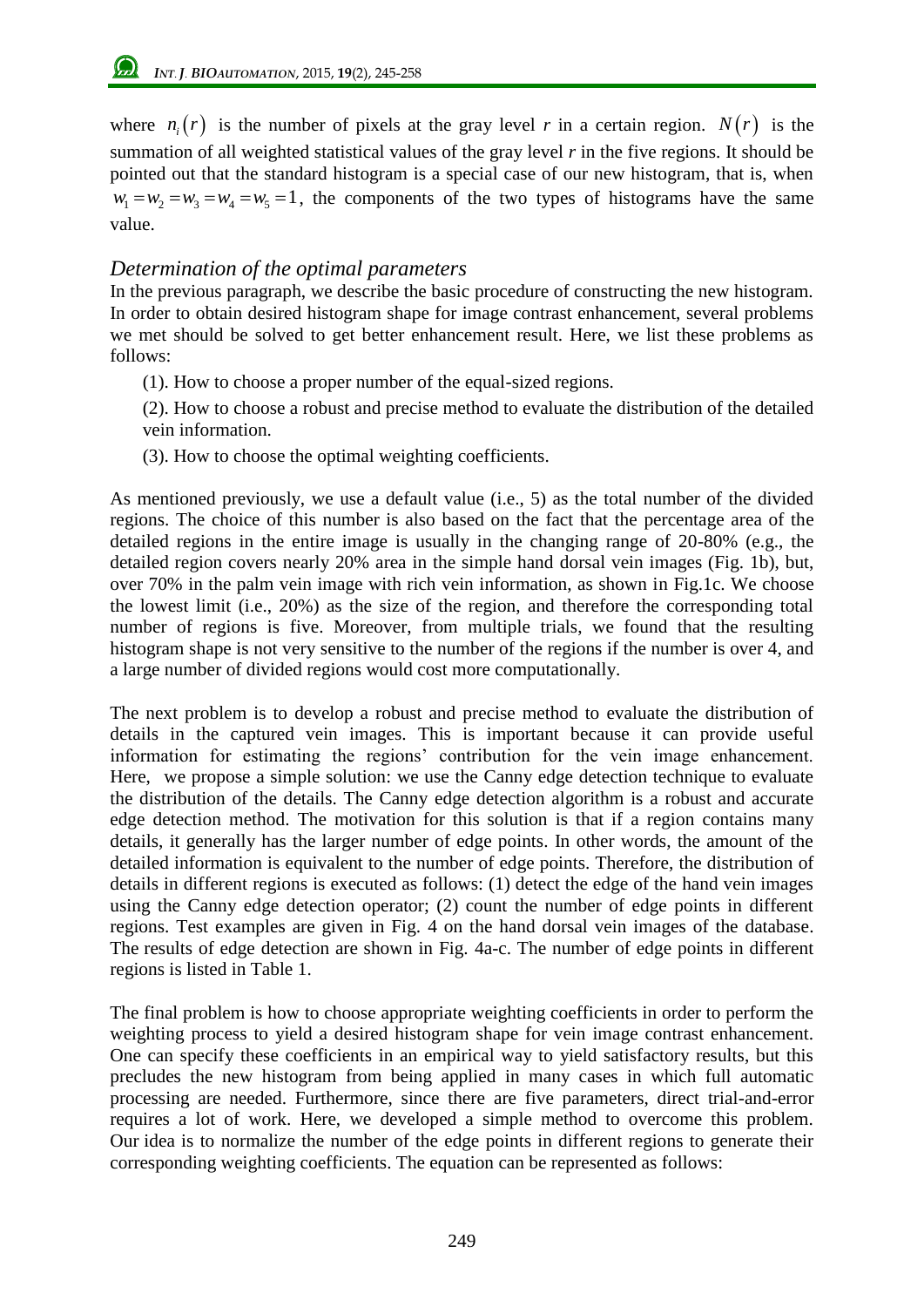$$
w_i = \frac{N_i}{N_5}, \ i = 1, ..., 5,
$$
\n(6)

where  $N_i$  is the number of edge points in region *i*,  $N_5$  denotes the number of edge points in Region 5 which contains the biggest number of edge points.



Fig. 4 Test examples of dorsal hand vein image: (a) the enhanced dorsal hand vein image, (b) the corresponding edge detection result and (c) segmentation result of the proposed Region 5

| Table 1. The number of edge points in the different proposed 5 regions |  |  |  |
|------------------------------------------------------------------------|--|--|--|
|------------------------------------------------------------------------|--|--|--|

|                  | <b>Region 1</b> |  | Region 2   Region 3   Region 4   Region 5 |  |
|------------------|-----------------|--|-------------------------------------------|--|
| Dorsal hand vein |                 |  |                                           |  |

Using Eq. (6), normalized weighting coefficients for Fig. 5a-c are calculated and listed in Table 2. The later process results show that it is worth nothing that these results agree well with those of visual perception.

| ے<br>ີ           |                       |                       |      |                       |                     |
|------------------|-----------------------|-----------------------|------|-----------------------|---------------------|
|                  | $\boldsymbol{\omega}$ | ω.<br><b><u>_</u></b> | ω,   | $\boldsymbol{\omega}$ | $\omega_{\epsilon}$ |
| Dorsal hand vein |                       |                       | 0.06 | 0.69                  |                     |

Table 2. Normalized weighting coefficients for different proposed5 regions

Here, we have given the detailed procedure of constructing the gray-level information histogram, the fundamental characteristics of which is that the amplitudes of its components can objectively reflect the contribution of the gray levels to the representation of the image information, and it is of great significance for the later enhancement for the information-based images including the vein images.

### **The proposed contrast enhancement method based on the self-designed gray-level information histogram**

In this section, we propose a novel contrast enhancement method based on the previously proposed gray-level information histogram, which involves two important modules: a histogram separation module and an intensity transformation module. First, the proposed histogram separation module is a combination of the proposed prompt multiple thresholding procedure and an optimum PSNR calculation to separate the histogram in small-scale detail. As the final step of the proposed process, the use of the intensity transformation module can enhance the image with vein topological structure and brightness preservation for each generated sub-histogram.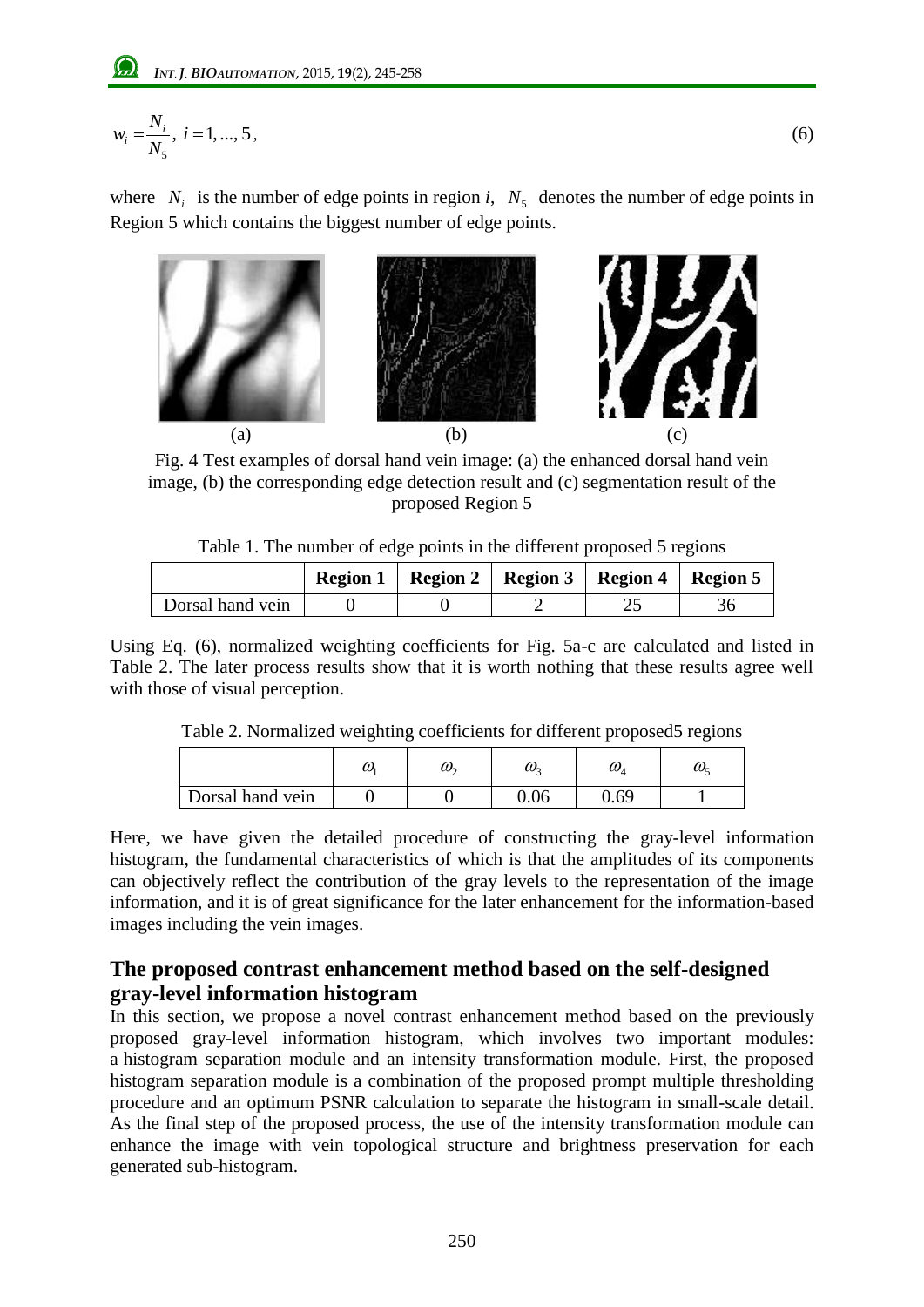#### *Gray-level histogram separation*

Each  $M \times N$  discrete input image  $I_{xy}$  can be defined as an *M*-by-*N* matrix, where *xy* denotes an arbitrary pixel in the spatial domain. The matrix of the original vein image  $I_{xy}$  is expressed as follows:

$$
I_{xy} = \begin{bmatrix} I_{0,0} & \cdots & I_{0,N-1} \\ \vdots & \ddots & \vdots \\ I_{M-1,0} & \cdots & I_{M-1,N-1} \end{bmatrix}
$$
 (7)

(1) Prompt multiple threshold selection: Suppose that an input image *I* is composed of *G* discrete intensity levels: thus, the statistical histogram  $H$  of an input image  $I$  is expressed as follows:

$$
H(h) = n_h, \quad h = 0, 1, 2, \dots, G-1
$$
 (8)

Note that  $n_h$  represents the number of pixels that correspond to the intensity  $h$  of the input image *I*. Based on the statistical histogram *H* of the input image *I*, the mean value  $\mu$  can be calculated using the following mean function:

$$
\mu = \frac{\sum_{h=a}^{b} h \times H(h)}{\sum_{h=a}^{b} H(h)}
$$
\n(9)

After the mean value  $\mu$  is calculated, the standard deviation function  $\sigma$  is expressed as follows:

$$
\sigma = \left(\frac{\sum_{h=a}^{b} (h - \mu)^2 \times H(h)}{\sum_{h=a}^{b} H(h)}\right)^{1/2}
$$
\n(10)

Notice that [*a*, *b*] represents the interval of calculation, which is initialized as [0, 255]. According to the calculated mean value and standard deviation, three threshold values,  $\mu-\sigma$ ,  $\mu$  and  $\mu+\sigma$ , can be defined to further separate the histogram.

(2) Optimum recursion level: For each recursion level, the low boundary is set to  $\mu-\sigma$  and the high boundary *b* is set to  $\mu + \sigma$ . According to the new calculated interval [a, b], mean function, and standard deviation, the two new threshold values  $\mu-\sigma$  and  $\mu+\sigma$  are calculated as an addition to the thresholds, and then, the existing threshold is replaced with  $\mu$  when it is closet to the new mean value.

In order to accurately decide the appropriate number of sub-images, we calculate the peak signal-to-noise ratio (PSNR) at each recursion level. The PSNR defined as the follows: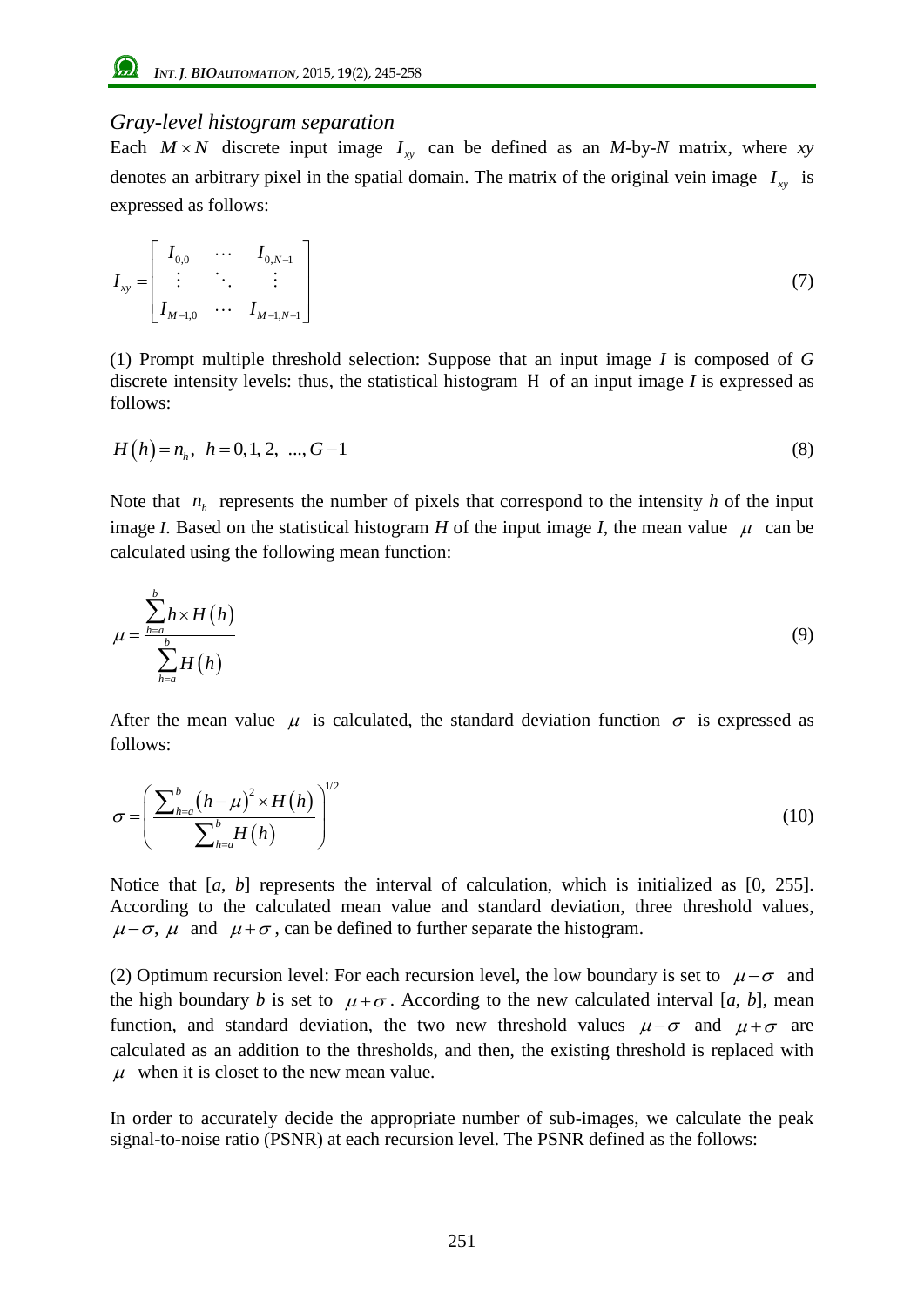$$
PSNR = 20 \log_{10} \frac{255}{RMSE},\tag{11}
$$

where RMSE is the root-mean-square error, defined as follows:

RMSE = 
$$
\left(\frac{1}{MN}\sum_{x=0}^{M-1}\sum_{y=0}^{N-1} \left[\hat{I}_{xy} - I_{xy}\right]^{2}\right)^{1/2}
$$
(12)

Here, *I* and  $\hat{I}$  are the original and enhanced images of size  $M \times N$  respectively. Note that a higher PSNR value represents a better image quality. And the optimum recursion level can be determined when the increasable PSNR is lower than a particular value of 0.1 which tends to saturate the sub-histograms generation by separating the image histogram.

#### *Intensity transformation*

Based on the histogram separation, the optimum number of sub-images can be expressed as follows:

$$
I_{xy}^{k} = \left\{ I_{xy} \mid S_k \le I_{xy} < S_{k+1}, \forall I_{xy} \in I \right\},\tag{13}
$$

where  $k = 0, 1, 2, \dots, t-1$ , and  $I_{xy}^k$  represents each sub-image.

(1) Probability density function and cumulative distribution function: For each sub-image  $I^k$ , the probability density function (*pdf*) is expressed as follows:

$$
pdf^{k}(h) = \frac{n_h}{\sum n_h},
$$
\n(14)

where  $h = S^k + 1$ ,  $S^k + 2$ , ...,  $S^{k+1}$ .

Notice that  $pdf<sup>k</sup>(h)$  is associated with the histogram of the *k*-th sub-image to represent the frequency of a specific input intensity *h*. Then, the cumulative distribution function (*cdf*) is expressed as follows:

$$
cdf^{k}(h) = \sum_{e=S^{k}+1}^{h} (pdf^{k}(e))
$$
\n(15)

(2) Transformation mapping function: Finally, the transformation mapping function is used for enhancing the original image. This is characterized by utilizing the  $cdf<sup>k</sup>$  of sub-image  $I<sup>k</sup>$  for *k* segments. Then, the transformation mapping function is defined as follows:

$$
T^{k}(h) = S^{k} + (S^{k+1} - S^{k}) \times cdf^{k}(h),
$$
\n(16)

where  $k = 0, 1, 2, ..., t-1$  and  $h = S^k + 1, S^k + 2, ..., S^{k+1}$ .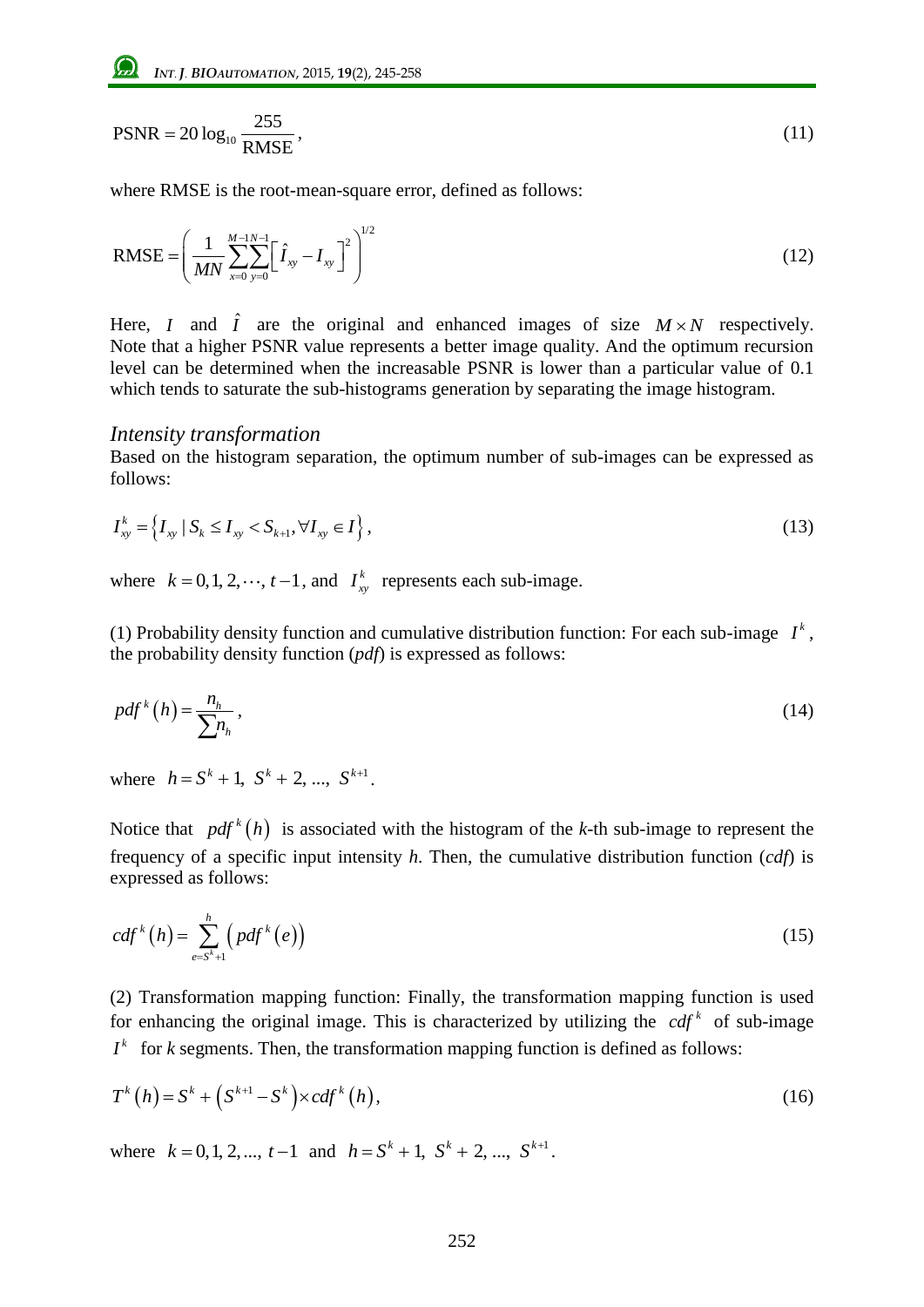# **Experimental results and discussion**

For a robust visual quality and good performance of contrast enhancement method, some specific properties are extremely desirable in an effective contrast enhancement method. These are the noise tolerance ability, original feature information preservation after enhancement, convenient implementation and improvement on performance of later process. In order to demonstrate the advantages of the proposed method for the necessary specific properties, this section presents a comparison of the proposed method with some of the aforementioned classical existing methods. Experimental results are produced on the self-established databases of hand vein images.

### *Qualitative evaluation*

We adopt the proposed contrast enhancement method on all the vein images of the databases and it gets good effect, and here we just list one of the vein images to show the extremely good enhancement results compared with other aforementioned histogram-based enhancement methods. Fig. 5 shows the dorsal vein images (Fig. 5(a)) and the corresponding contrast-enhanced versions (Fig. 5(b-f)). Fig. 5(b) shows the traditional histogram equalized vein image of the original dorsal hand vein image. An extreme contrast of the image can be observed between the background and the vein topological information. We can see that all the aforementioned methods cannot achieve good contrast enhancement result, but the proposed contrast enhancement method not only enhance the contrast between the background and the statistical vein topological information but also keep the original vein information well without importing fake vein information.





### *Quantitative evaluation*

In addition to the qualitative evaluation, accuracy measurement is necessary for a further comparison between the proposed method and other state-of-the-art methods, and according to the later process and image processing demand, we calculate the cross points change and PSNR value to show the advantage of the proposed methods to other classical histogram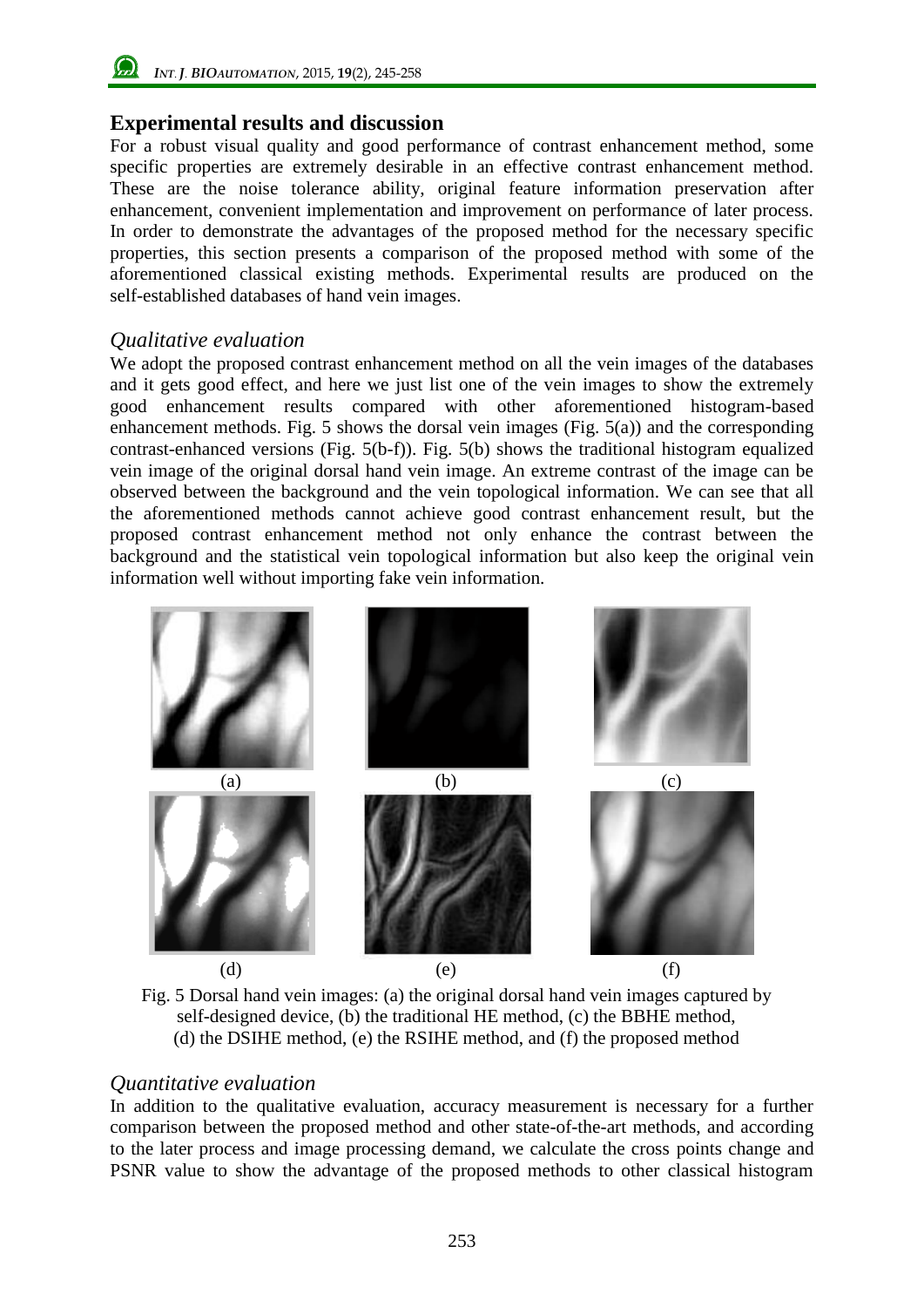equalization-based enhancement methods, the results are shown in Table 3, the experiment result are carried out on the self-established databases of hand vein images which includes altogether 500 images and the final values are being processed by mean function.

| <b>Evaluation</b>    | <b>Period</b>            | <b>HE</b> | <b>BBHE</b> | <b>DSIHE</b> | <b>RSIHE</b> | Ours    |
|----------------------|--------------------------|-----------|-------------|--------------|--------------|---------|
| Cross<br>points      | <b>Before</b><br>process | 9         | 9           | 9            | 9            | 9       |
|                      | After<br>process         | 10        | 11          | 8            | 8            | 9       |
| <b>PSNR</b><br>value | <b>Before</b><br>process | 10.0583   | 10.0583     | 10.0583      | 10.0583      | 10.0583 |
|                      | After<br>process         | 10.0494   | 14.9109     | 13.2561      | 13.4218      | 29.9760 |

Table 3. Comparison of cross points values and PSNR values for all considered contrast enhancement methods

(all the values are the mean of the processed 500 images of the database)

From the statistical value in the above chart, we can see that:

(1). The proposed contrast enhancement method achieve the highest PSNR value because the method enhances the images by equalizing the optimum sub-histograms in great small-scale detail, the enhanced images obtained using the proposed method produce neither noise artifacts nor over-enhancement.

(2). The proposed contrast enhancement method achieves the effect of both original vein structure information and the global brightness preservation, while the other classical histogram equalization-based enhancement methods result in losing the original vein information or importing the fake vein information both of which have great influence on the later process.

### *Recognition rate improvement evaluation*

In this part of evaluation, we adopt the recognition rate change after the enhancement process to compare the performance of the proposed contrast enhancement method and other classical methods including HE, BBHE, DSIHE, RSIHE, and the procedure is that we adopt the contrast enhancement methods in the pre-process section and then we design the following process methods including ROI (region of interest) extraction, segmentation, deburring, and template forming process, in the end we carried out the experiment of template matching [3, 15] (on the mode of 1:N) on the self-designed databases and calculate the recognition rate to compare the performance of the contrast enhancement methods.

The specific recognition procedure is as shown in Fig. 6 and the evaluation values comparison is shown in Fig. 7, both the trend curve and recognition rate bar chart can show that the proposed enhancement method improve the recognition effect to a certain extent and is a state-of-the-art HE-based contrast enhancement method used for biometrical images especially for vein images compared with other classical HE-based contrast enhancement methods such as BBHE, DSIHE and RSIHE.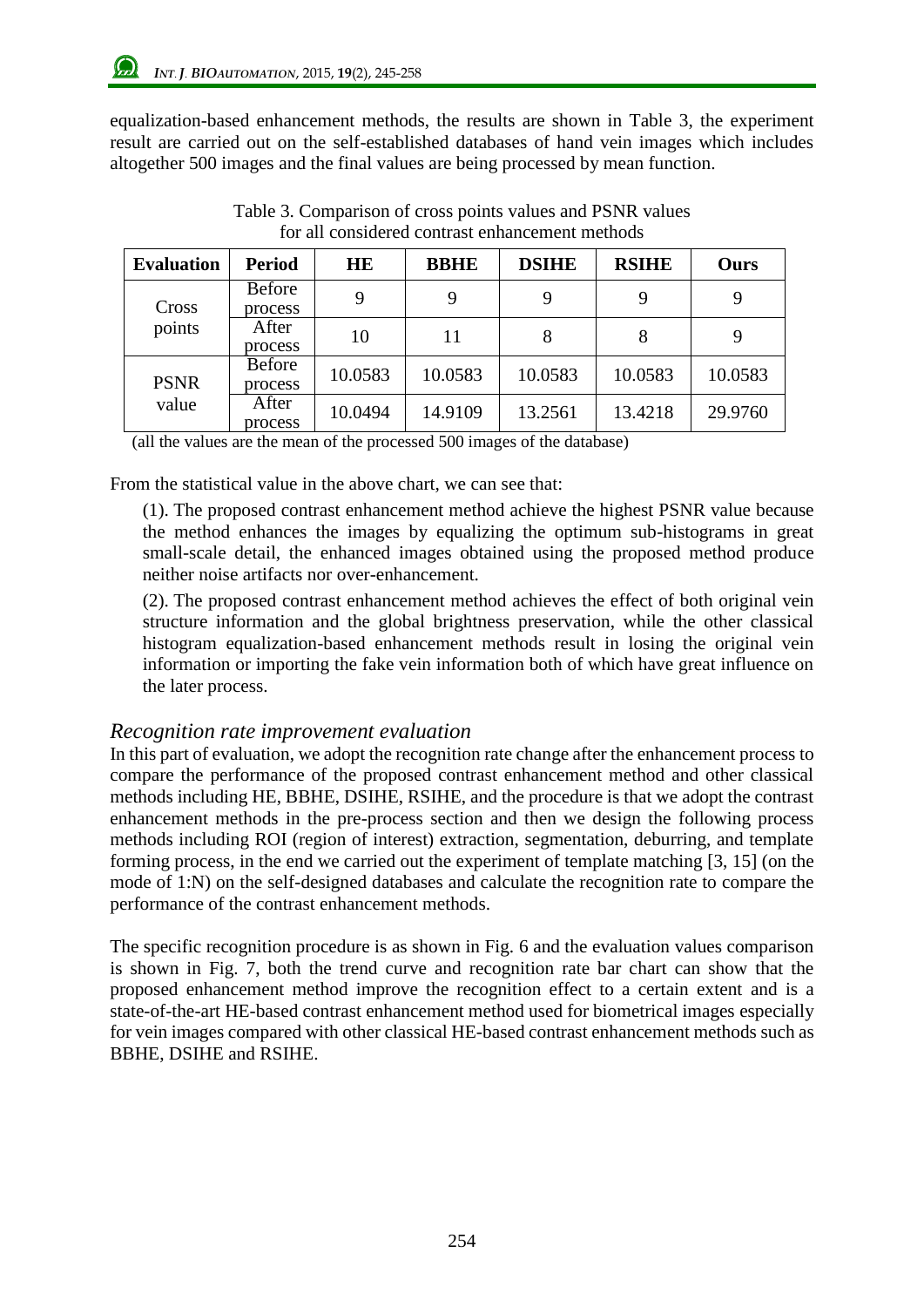

Fig. 6 Vein template matching process





### **Conclusion**

In this paper, we propose a novel gray-level information histogram equalization method for enhancing the contrast of an image. First, we propose the new concept of gray-level information histogram, the fundamental characteristic of which is that the amplitudes of the components can objectively reflect the contribution of the gray levels and information to the representation of image information. Then the original gray-level information histogram was separated into several sub-histograms automatically by using the proposed histogram separation module. The generated sub-histograms were then equalized by the intensity transformation module to achieve an accurate and useful contrast enhancement. Experimental results revealed that the proposed method generated very high-quality and well information preservation enhancement vein images, as demonstrated using a qualitative visual inspection, quantitative PSNR and cross points evaluations and template-matching-based recognition rate performance, as compared to the other classical methods, it can increase the PSNR value from 10.0494 to 29.9760 and the recognition rate from 87% to 92.8% with the experiment carried out with the processed 500 images of the database.

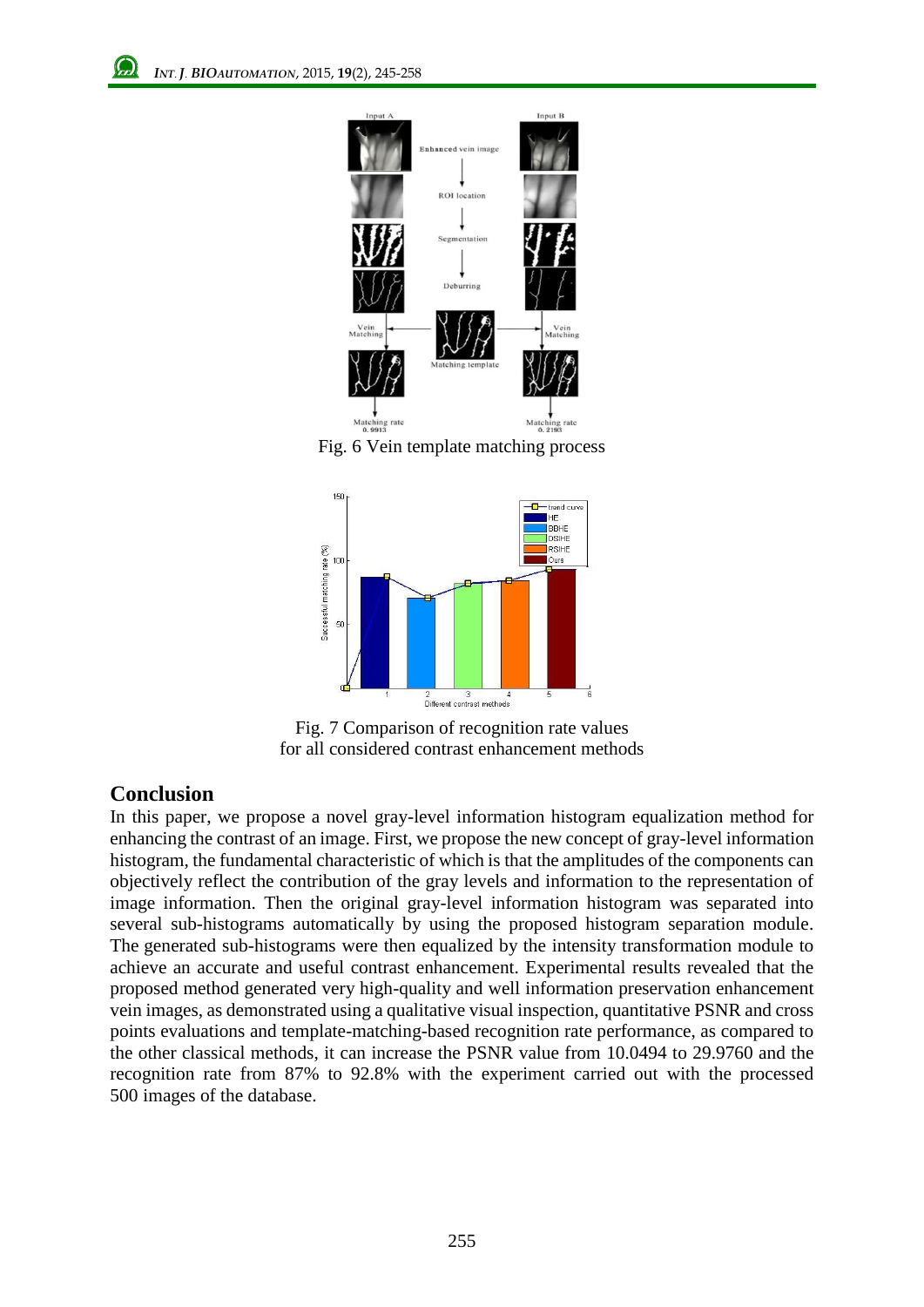# **Acknowledgements**

*The research described in this paper has been supported by three main projects: the Fundamental Research Funds for the Central Universities of China (Grant No. 2011QNB21); the Innovative Engineering Developing on Graduates of Jiangsu Province in China (Grant No. CXZZ11-0293); the Chinese Coal Industry Association of Science and Technology Guiding Plan Project (Grant No. MTKJ2011-306); the Innovative Training Project of the China University of Mining and Technology (Grant No. XZD1029014185).*

# **Reference**

- 1. Chen S. D., A. R. Ramli (2003). Minimum Mean Brightness Error Bi-histogram Equalization in Contrast Enhancement, IEEE Transactions on Consumer Electronics, 49, 1310-1319.
- 2. Chen Z. Y, B. R. Abidi, D. L. Page, M. A. Abidi (2006). Gray-level Grouping (GLG): An Automatic Method for Optimized Image Contrast Enhancement – Part II: The Variations, IEEE Trans on Image Process, 15(8), 2303-2314.
- 3. Christov I., I. Jekova, V. Krasteva, I. Dotsinsky, T. Stoyanov (2009). Rhythm Analysis by Heartbeat Classification in the Electrocardiogram, International Journal Bioautomation, 13(2), 84-96.
- 4. Da W. J., Y. S. Huan (2009). Driver Identification Using Finger-vein Patterns with Radon Transform and Neural Network, Exp Sys Appl, 36, 5793-5799.
- 5. Kim I., J. Paik (2008). Adaptive Contrast Enhancement Using Gain-controllable Clipped Histogram Equalization, IEEE Transactions on Consumer Electronics, 54(4), 1803-1810.
- 6. Kim J.-Y, L.-S. Hwang, S.-H Hwang (2001). An Advanced Contrast Enhancement Using Partially Overlapped Sub-block Histogram Equalization, IEEE Trans on Circuits Syst Video Technol, 11(4), 475-484.
- 7. Kim Y.-T. (1997). Enhancement Using Brightness Preserving Bi-histogram Equalization, IEEE Transactions on Consumer Electronics, 43(1), 1-8.
- 8. Kong N. S. P., H. D. Lbrahim (2008). Color Image Enhancement Using Brightness Preserving Dynamic Histogram Equalization, IEEE Transactions on Consumer Electronics, 54, 1962-1968.
- 9. Lv P., S. Hai (2007). Image Enhancement and Feature Matching of Palm-dorsa Vein, Computer Engineering and Design, 28(15), 3623-3625.
- 10. Mei C., X. Xiao, G. Liu, Y. Chen (2009). Feature Extraction of Finger Vein Patterns Based on Morphologic Algorithm, International Conference on Fuzzy Systems and Knowledge Discovery, 407-411.
- 11. Menotti D., L. Najman, J. Facon, A. A. Araujo (2007). Multi-histogram Equalization Methods for Contrast Enhancement and Brightness Preserving, IEEE Transactions on Consumer Electronics, 53, 1186-1194.
- 12. Miura N., A. Nagasaka, T. Miyatake (2004). Feature Extraction of Finger Vein Patterns Based on Repeated Line Tracking and Its Tracking and Its Application to Personal Identification, Machine Vision and Applications, 15, 194-203.
- 13. Miura N., A. Nagasaka, T. Miyatake (2007). Extraction of Finger Vein Patterns Using Maximum Curvature Points in Image Profiles, IEICE Transactions on Information and Systems, 185-194.
- 14. Park G. H., H. H. Cho, M. R. Choi (2008). A Contrast Enhancement Method Using Dynamic Range Separate Histogram Equalization, IEEE Transactions on Consumer Electronics, 54(4), 1981-1987.
- 15. Wang J., G. Wang, M. Li, K. Wang, H. Tian (2015). Hand Vein Recognition Based on Improved Template Matching, International Journal Bioautomation, 18(4), 337-348.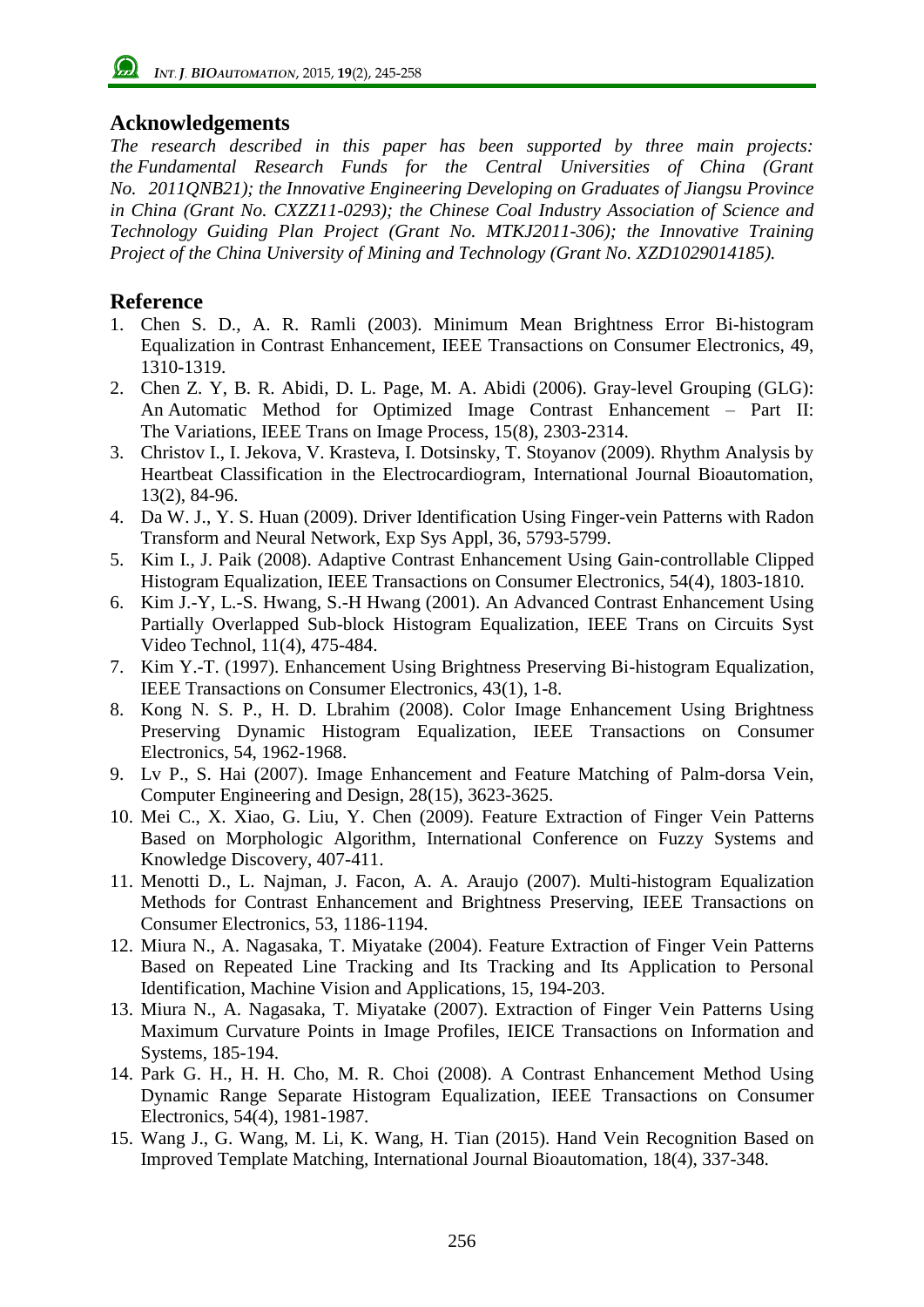- 16. Xu M., Q. Sun (2003). Vasculature Development in Embryos and Its Regulatory Mechanisms, Chinese Journal of Comparative Medicine, 13(1), 45-49.
- 17. Yang J. F., J. L. Yang, Y. H. Shi (2009). Finger-vein Segmentation Based on Multi-channel Even-symmetric Gabor Filters, ICIS, 4, 500-503.
- 18. Yang J. F., X. Li (2010). Efficient Finger Vein Localization and Recognition, International Conference on Pattern Recognition, 1148-1151.
- 19. Zhang Z., D. Wu, S. Ma, J. Ma (2005). Multiscale Feature Extraction of Finger-vein Patterns Based on Wavelet and Local Interconnection Structure Neural Network, ICINNB, 1081-1084.

#### **Assoc. Prof. Jun Wang, Ph.D. Student** E-mail: wj999lx@163.com



Jun Wang received his M.Sc. in Control Engineering (2013) and he is studying for Ph.D. degree at School of Information and Electrical Engineering, China University of Mining and Technology. He is an Associate Professor in China University of Mining and Technology now. His main research fields are robot, biometric and innovation education.

**Guoqing Wang, B.E.** E-mail: wangguoqingcumt@163.com



Guoqing Wang received his B.E. in Information Engineering (2014). Now he is a postgraduate of Control Engineering in China University of Mining and Technology. His current research interests are pattern recognition and intelligent system and biometric features recognition.

**Prof. Ming Li, Ph.D.** E-mail: 15062129100@163.com



Ming Li received his Ph.D. degree from China University of Mining and Technology in 2002. He is a Professor and Ph.D. supervisor in China University of Mining and Technology now. His main research fields are intelligent detection and system.